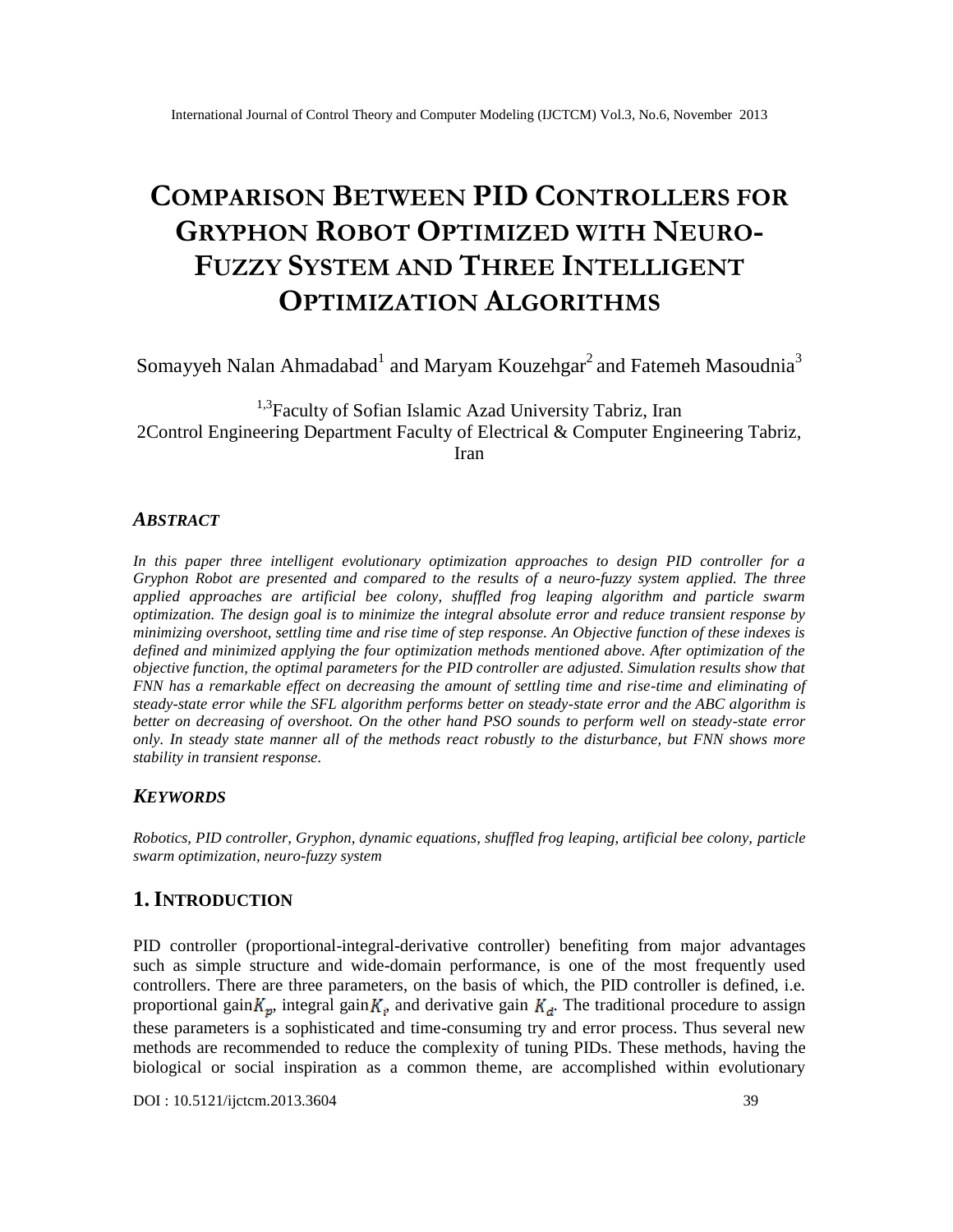algorithms such as binary and continuous genetic algorithms [1], ant colony optimization [2], continuous and discrete particle swarm optimization [3], [4] and different types of honey bee colony algorithms [5],[6].

In this approach, working on Gryphon robot which includes 5 joints, we must design five PID controllers; each for one joint. Thus we must first verify the dynamic equations for Gryphon robot. Then we will formulate the PID controller designation problem as an optimization problem with an objective function which is supposed to be minimized by adjusting the four performance indexes, i.e. the maximum overshoot, the rise time, the settling time and the integral absolute error of step response. Finally we will minimize the defined objective function for each joint by applying shuffled frog leaping (SFL) algorithm, artificial bee colony (ABC) algorithm, particle swarm optimization (PSO) and neuro-fuzzy system (FNN).

The paper is organized in 6 sections to illustrate the case. Section 2 includes a brief description of the system under-investigate and presents the verification of the dynamic equations of the robot. Section 3 reviews the utilized intelligent algorithms and FNN and in section 4 the problem formulation is explained. Section 5 presents the simulation results and analyses them. Consequently section 6 concludes the paper.

# **2. A BRIEF DESCRIPTION OF THE SYSTEM**

As shown in Figure 1, Gryphon is a robot with 5 revolute joints. Thus this robot benefits from 5 degrees of freedom. The first three joints which are called shoulder elbow and wrist respectively, are supposed to determine the position of the end-effecter while the last two joints are responsible for the orientation of the end-effecter. Fast and smooth movement while maintaining the high precision is one of the major characteristics of this robot. This robot is controlled by four microprocessors, one of which is to determine the position of the axis, and two are motor controllers and the last one is supposed to support the others and communicate with the host computer. Each joint is moved by a stepper motor while there is feedback on the corresponding encoder to realize the closed-loop control. In this robot the utilized gear ratio is high enough to assume all joints independent from one another [7].

As with [8], we obtained the dynamic equations of all five joints. Table 1 shows transfer functions of all five joints that are obtained from the so-called dynamic equations, adding the process of obtaining which sounds to need a vast space for complicated equations and that is why we have avoided them here. In the transfer functions in Table 1, stands for the amount of disturbance exerted on the system. For an undisturbed system is set to zero.



Figure 1: Joint model for Gryphon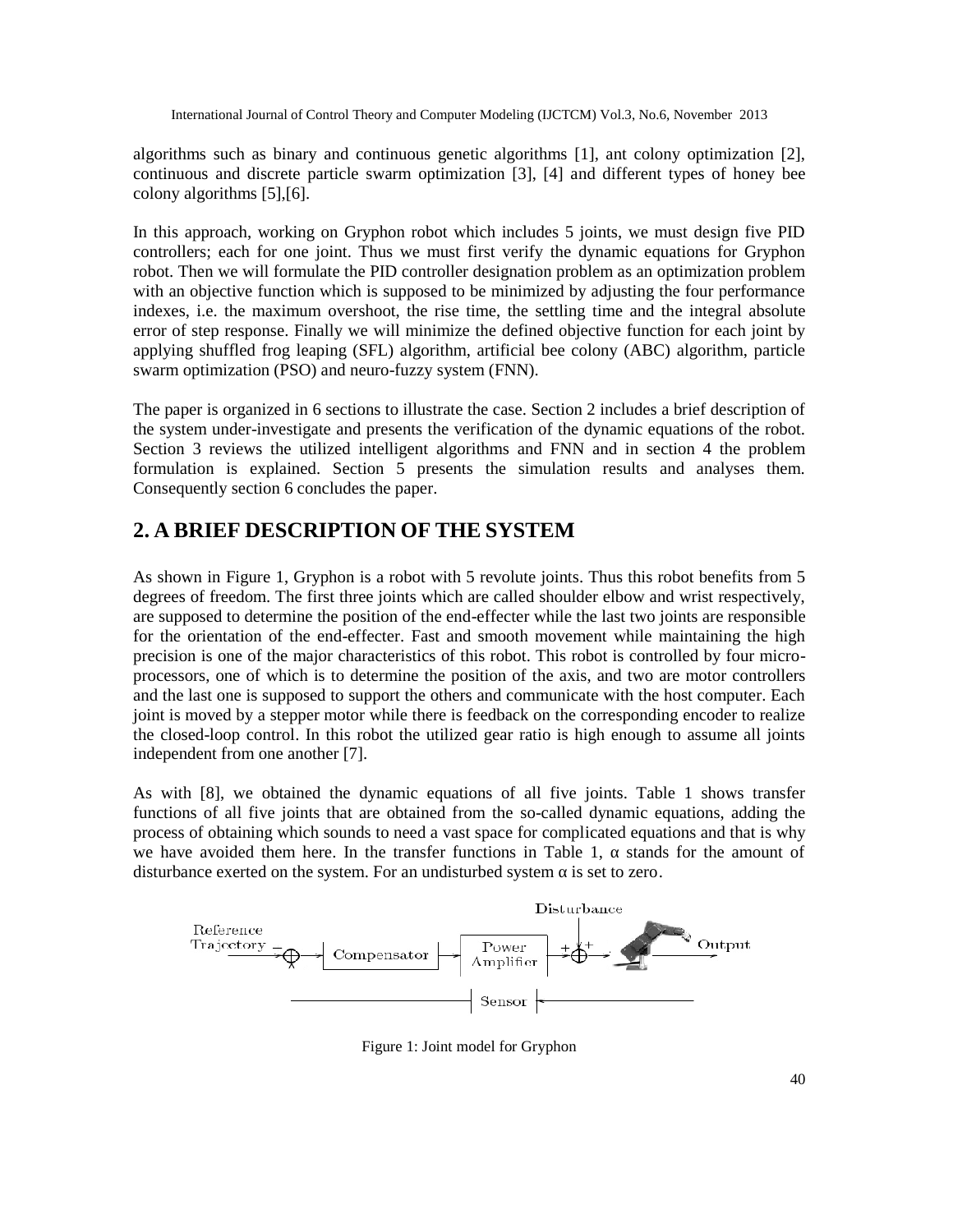# **3. THE UTILIZED INTELLIGENT ALGOTITHMS**

#### **3.1 The Shuffled Frog Leaping Algorithm (SFL)**

In the SFL, the population consists of a set of frogs (solutions) that is partitioned into subsets referred to as memeplexes. The different memeplexes are considered as different cultures of frogs, each performing a local search. Within each memeplex, the individual frogs hold ideas, that can be influenced by the ideas of other frogs, and evolve through a process of memetic evolution. After a defined number of memetic evolution steps, ideas are passed among memeplexes in a shuffling process [9]. The local search and the shuffling processes continue until defined convergence criteria are satisfied [10].

| <b>Joint Number</b> | <b>Transfer Function</b>                 |
|---------------------|------------------------------------------|
| Joint 1             | $-0.00055 + 0.1012$                      |
|                     | ,0448s² + ,5581s – ,0126 + α             |
| Joint 2             | $-0.00315 + 0.1012$                      |
|                     | $.0221s^2+.6761s-.0125+\alpha$           |
| Joint 3             | $.0005s + .1013$                         |
|                     | .0210s <sup>2</sup> + .3968s - .0130 + α |
| Joint 4             | $-.00225+.1005$                          |
|                     | $.0096s2 + 1.4940s - .0051 + \alpha$     |
| Joint 5             | $.0276s + .1005$                         |
|                     | $.0539s^2 + 1.4210s - .0059 + \alpha$    |

Tble 1. Transfer Functions of Gryphon Joints

An initial population of P frogs is created randomly. For S-dimensional problems (S variables), a frog i is represented as  $X_i = (x_{i1}, x_{i2}, ..., x_{is})$ . Afterwards, the frogs are sorted in a scending order according to their fitness. Then, the entire population is divided into m memeplexes, each containing n frogs (i.e.  $\mathbf{P} = \mathbf{m} \times \mathbf{n}$ ). In this process, the first frog goes to the first memeplex, the second frog goes to the second memeplex, frog  $(m)$  goes to the mthmemeplex, and frog  $(m+1)$ goes back to the first memeplex, etc.

Within each memeplex, the frogs with the best and the worst fitnesses are identified as  $X_b$  and  $X_w$ , respectively. Also, the frog with the global best fitness is identified as  $X_g$ . Then, a process is applied to improve only the frog with the worst fitness (not all frogs) in each cycle. Accordingly, the position of the frog with the worst fitness is adjusted as follows:

Change in frog position 
$$
(D_i) = \text{rand} \times (X_b - X_w)
$$
 (1)  
New position  $X_w = \text{current position } X_w + D_i$ ;  
 $D_{\text{max}} \ge D_i \ge -D_{\text{max}}$  (2)

Where rand is a random number between 0 and 1; and  $\mathbf{D}_{\text{max}}$  is the maximum allowed change in a frog's position.

If this process produces a better solution, it replaces the worst frog. Otherwise, the calculations in Eqs (1) and (2) are repeated but with respect to the global best frog (i.e.  $X_{\text{e}}$  replaces  $X_{\text{b}}$ ). If no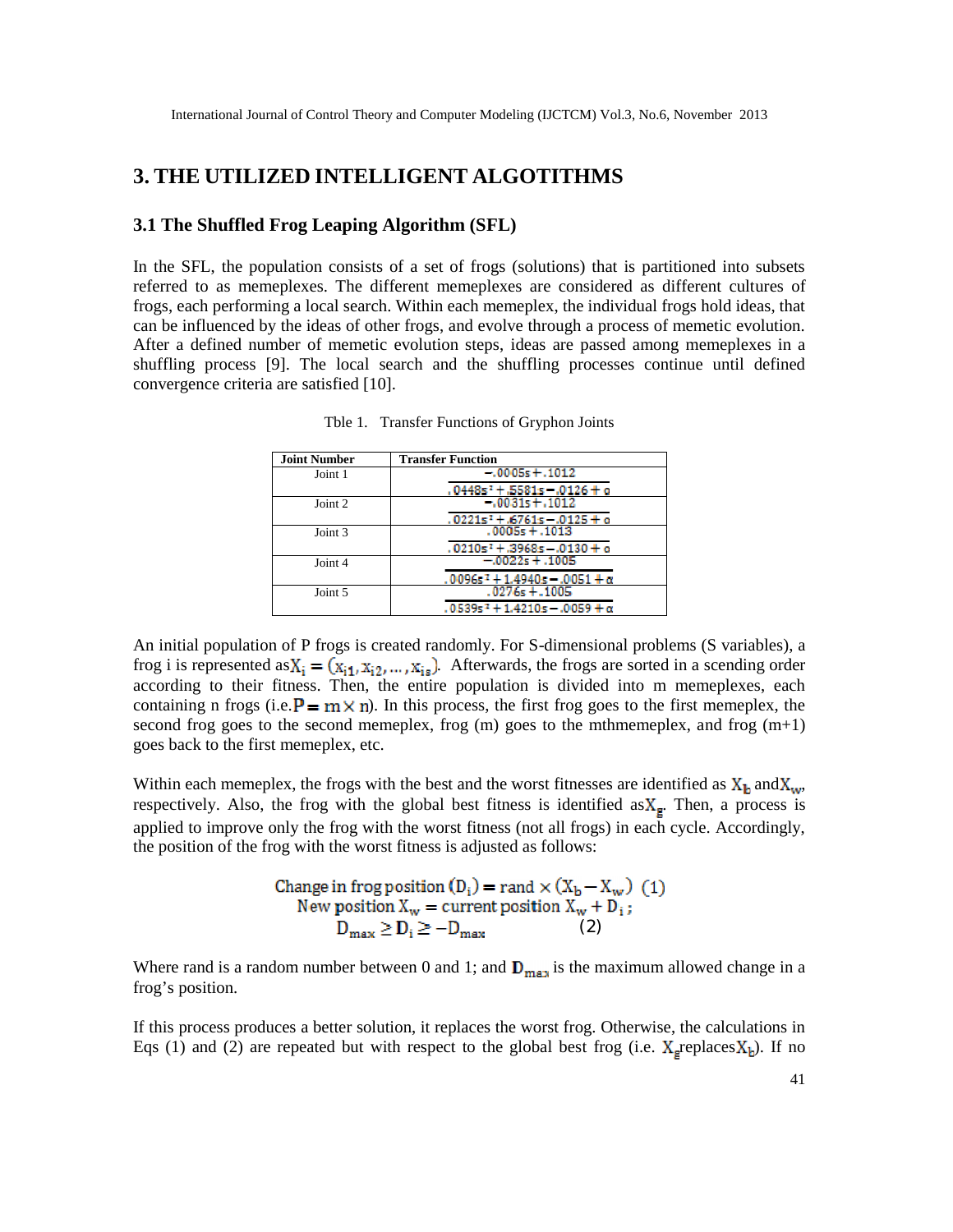improvement becomes possible in this case, then a new solution is randomly generated to replace that frog. The calculations then continue for a specific number of iterations [8]. Accordingly, the main parameters of SFL are: number of frogs P; number of memeplexes; number of generation for each memeplex before shuffling; number of shuffling iterations; and maximum step size.

## **3.2 The Artificial Bee Colony Algorithm (ABC)**

Karaboga analyzes the foraging behavior of honey bee swarm and proposes a new algorithm simulating this behavior for solving multi-dimensional and multi-modal optimization problems, called Artificial Bee Colony (ABC) [5]. The main steps of the algorithm are:

- 1) send the employed bees onto the food sources and determine their nectar amounts.
- 2) calculate the probability value of the sources with which they are preferred by the onlooker bees.
- 3) stop the exploitation process of the sources abandoned by the bees.
- 4) send the scouts into the search area for discovering new food sources, randomly.
- 5) memorize the best food source found so far.

In the algorithm, an artificial bee colony consists of three groups of bees: employed bees, onlookers and scouts. Employed bees are associated with a particular food source which they are currently exploiting. They carry the information about this particular source and share this information with a certain probability by waggle dance. Unemployed bees seek a food source to exploit. There are two types of unemployed bees: scouts and onlookers. Scouts search the environment for new food sources without any guidance. Occasionally, the scouts can accidentally discover rich, entirely unknown food sources. On the other hand onlookers observe the waggle dance and so are placed on the food sources by using a probability based selection process. As the nectar amount of a food source increases, the probability value with which the food source is preferred by onlookers increases, too. In the ABC algorithm the first half of the colony consists of the employed bees and the second half includes the onlookers. For every food source, there is only one employed bee. Another issue that is considered in the algorithm is that the employed bee whose food source has been exhausted by the bees becomes a scout. In other words, if a solution representing a food source is not improved by a predetermined number of trials, then the food source is abandoned by its employed bee and the employed bee is converted to a scout.

## **3.3 Particle Swarm Optimization**

PSO is an evolutionary computation technique developed by Kennedy and Eberhart in 1995[11]. In this algorithm each solution is regarded as a particle which is defined by its position and the fitness calculated based on the position. Also

There is a speed vector which specifies the direction in which the particle is moving. Other parameters which are determined during the run, are as follows:

 $\mathbf{P}_{\text{best}}$ -the personal best: Each particle remembers the best position that it has visited so far. This best position is known as  $P_{\text{best}}$ .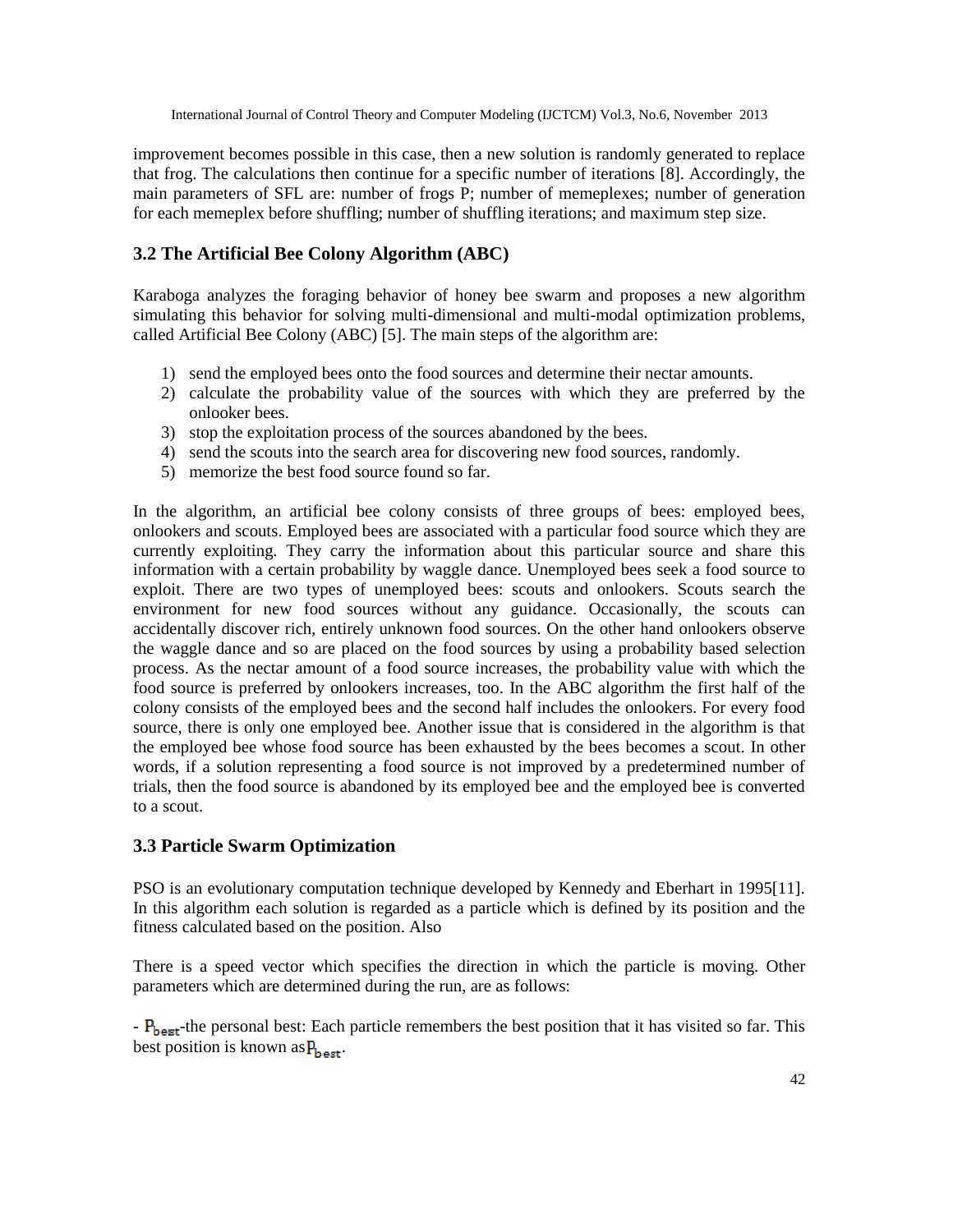- G<sub>best</sub> the global best: The best of all positions explored by all particles.

 $- N_{\text{ibest}}$  the neighborhood best: For each particle  $N_{\text{ibest}}$  is the best position of the particles in the neighborhood of *i*<sup>th</sup> particle.

To apply the algorithm, first the particles are distributed randomly in the search space. Then the cost function is evaluated for each particle, afterwards  $P_{\text{best}}$ ,  $N_{\text{ibest}}$ ,  $G_{\text{best}}$  are updated. At the end by applying (3) the positions and speeds are updated. Eventually the algorithm checks the stopping criteria and loops until they are satisfied.

$$
V_i = wV_i + c_1 \text{rand}(N_{i\text{best}} - X_i) + c_2 \text{rand}(P_{\text{best}} - X_i)
$$
  

$$
X_i = V_i + X_i \tag{3}
$$

Where  $V_i$  is the velocity of *i*<sup>th</sup> particle,  $X_i$  shows the position of the *i*<sup>th</sup>particle, w is the inertia weight, utilized to avoid premature convergence and usually is set to 0.5. Separate random numbers are generated to accelerate through  $P_{\text{best}}$  and  $N_{\text{ibest}}$ .  $c_1$  and  $c_2$  are acceleration constants both equal to 2; these parameters change the amount of tension in the system, i.e. weighting the stochastic acceleration terms that pull the particle towards  $P_{\text{best}}$  or  $N_{\text{ibest}}$ . In some iterations  $N_{\text{ibest}}$  may be substituted by  $G_{\text{best}}$ 

Particle velocities are clamped to a maximum value of  $V_{\text{max}}$ , thus serve a constraint on the global exploration ability.  $V_{\text{max}}$  is routinely adjusted at about 10-20% of the dynamic range of the variable on each dimension [3].

## **3.4 The Nero-Fuzzy System (FNN)**

Neural Networks, using a system based on human brain structure, have the ability to learn how to face new challenges. These types of systems are able to adapt themselves to learn how to become compatible with new conditions which have not formerly experienced. Fuzzy logic, based on rules that includes a knowledgebase, is formed byfuzzy rules of "if - then". These rules are made of simple and understandable words. The experts who know the system behavior define these rules by means of natural language. Through combination of Neural Networks and Fuzzy logic Neuro-Fuzzy systems are accessible. Any Neuro-Fuzzy system is a Neural Network which learns how to classify data using Fuzzy rules and Fuzzy sets.

A Neuro-Fuzzy network is a network with feedback comprising five layers. These layers are:

- 1) Input layer.
- 2) Input fuzzymembership functions.
- 3) Fuzzy rules.
- 4) Output fuzzymembership functions.
- 5) Output layer.

Figure 2 shows a general view of this network. In this figure the network has two deterministic inputs, T and H and it produces a deterministic output, Q. In a system, number of inputs and outputs are changeable according to our requirement. In this paper there are four inputs(e, ) and three outputs( $K_p$ ,  $K_i$ ,  $K_d$ )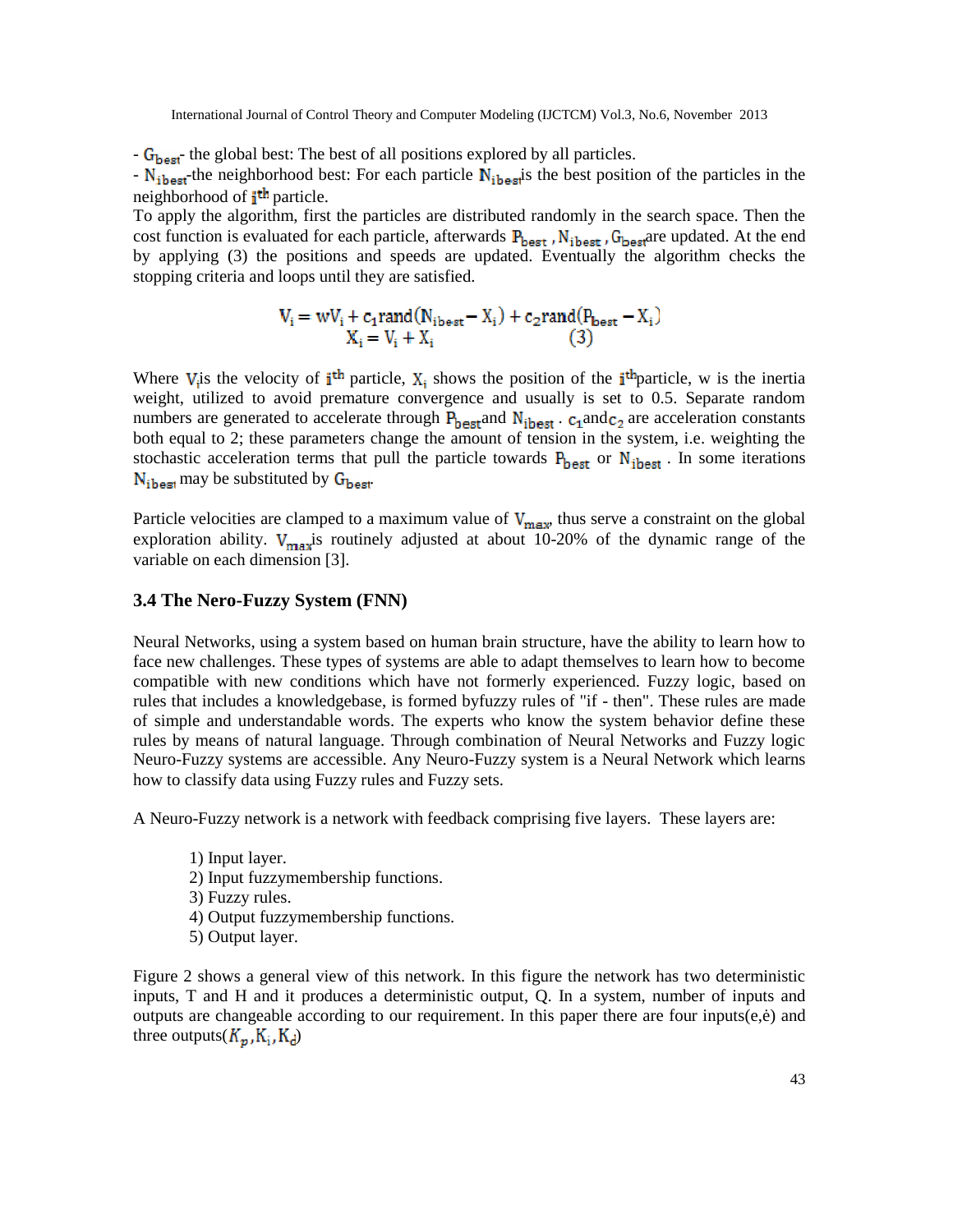

Figure 2. A general view of a nero-fuzzy network with five layers.

First layer is only supposed totransmitthe deterministic inputs to the second layer of network. In the second layer, deterministic inputs turn tofuzzy values (in this paper, we used triangular membership functions for fuzzification). Third layer includes aset of fuzzy rules. In this layer, each neuron is a fuzzy rule. System can be set with some initial fuzzy rules and the network adjusts the weights in a way which gives the best response. In some cases it is possible to start the system without initial rules. In such cases system learns the rules by itself and adjusts the weights based on them [12].

Forth layer in the network includes the neurons presenting the membership functions for different and possible outputs of fuzzy rules. Fifth and the last layer combines and defuzzyfiesdifferent tuned outputs.

FNN method hereissimulated by ANFIS, thetrain data for ANFIS was obtained from several hand-tunings of PID parameters [13]. Train data loaded to ANFIS and was use for FNN learning. After learning, by loading ANFIS into simulation environment, the PID parameters will be set.

## **4. PROBLEM FORMULATION TO DESIGN PID CONTROLLERS**

The transfer function of the PID controller is considered as follows.

$$
G_c(s) = K_p + \frac{\kappa_i}{s} + K_d s \tag{4}
$$

Where  $K_p$ ,  $K_i$  and  $K_d$  are proportional, integral and derivative gains respectively. In the time domain the characteristics of step response such as rise time  $t_r$ , overshoot  $M_p$ , settling time  $t_s$  and steady state error $E_{\text{ss}}$  are considered as a performance criterion for PID controller. We use a function of these indexes as the objective function which is illustrated by Equation (5)[14].

$$
f(k) = (1 - e^{-\beta})(M_p + E_{ss}) + e^{-\beta}(t_s - t_r)
$$
 (5)

Where K is a vector whose elements are the PID controller gains. With which the step response of the system is simulated and the values of Mp, Ess, ts and tr are obtained to evaluate  $f(k)$ .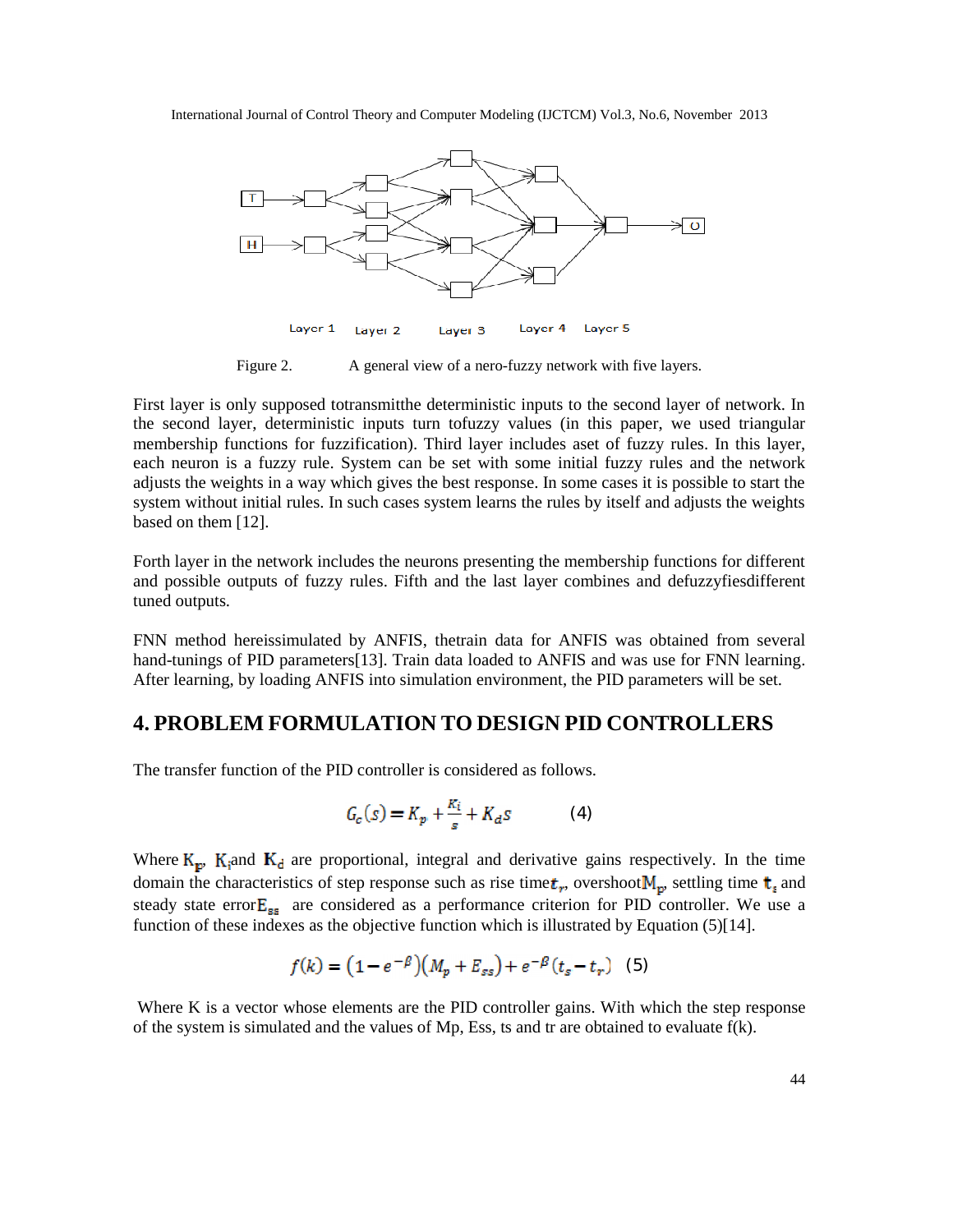$$
K = [K_d K_p K_i] \tag{6}
$$

And is a weighting factor whose value effects the four indexes. This value, if set to be smaller than 0.7, results in reduction of  $t_r$  and  $t_s$ . Otherwise, if set to values larger than 0.7, end in a decrease in  $E_{\text{ss}}$  and  $M_{\text{n}}$  while setting =0.7 will cause the four parameters to effect similarly on objective function.

On both of the compared algorithms, the vector K is defined as a member of population. The algorithms start from a random population. During each iteration of the algorithm, the elements of each member of population are substituted in the controller transfer function  $G_c(s)$  and the step response is calculated for each member of the population, on the basis of which,  $t_r$ ,  $t_s$ ,  $E_{ss}$  and  $M_p$ are calculated and substituted in the defined objective function. The goal of all the algorithms is to minimize the objective function through the strategies illustrated above.

# **5. SIMULATION RESUTLS**

## **5.1. Parameter Evaluation on the Algorithms**

On both of the algorithms, all of the controller parameters are restricted to the interval [0, 30]. For both of the algorithms, 30 runs , with 5000 function evaluations included in each run, have been carried out to have the average answer which is more reliable. To determine the robustness of the system, all simulations have been run under the effect of a disturbance factor. The parameter evaluation for each utilized algorithm is as follows.

#### **5.1.1. SFL Algorithm**

Population size=50, The number of memeplexes=10, Memetic evolution steps before shuffling=10, maximum number of function evaluation=5000.

#### **5.1.2 ABC Algorithm**

Population size=20, The number of employee bees=0.3 population size, The number of on-looker bees=0.3 population size, The number of scout bees=0.4 population size, maximum number of function evaluation=5000.

#### **5.1.2 PSO Algorithm**

Population size=30, neighbourhood size=6,  $w=0.8$ ,  $c1=c2=2$ , Maximum number of function evaluation=5000.

### **5.2. Parameter Evaluation on FNN**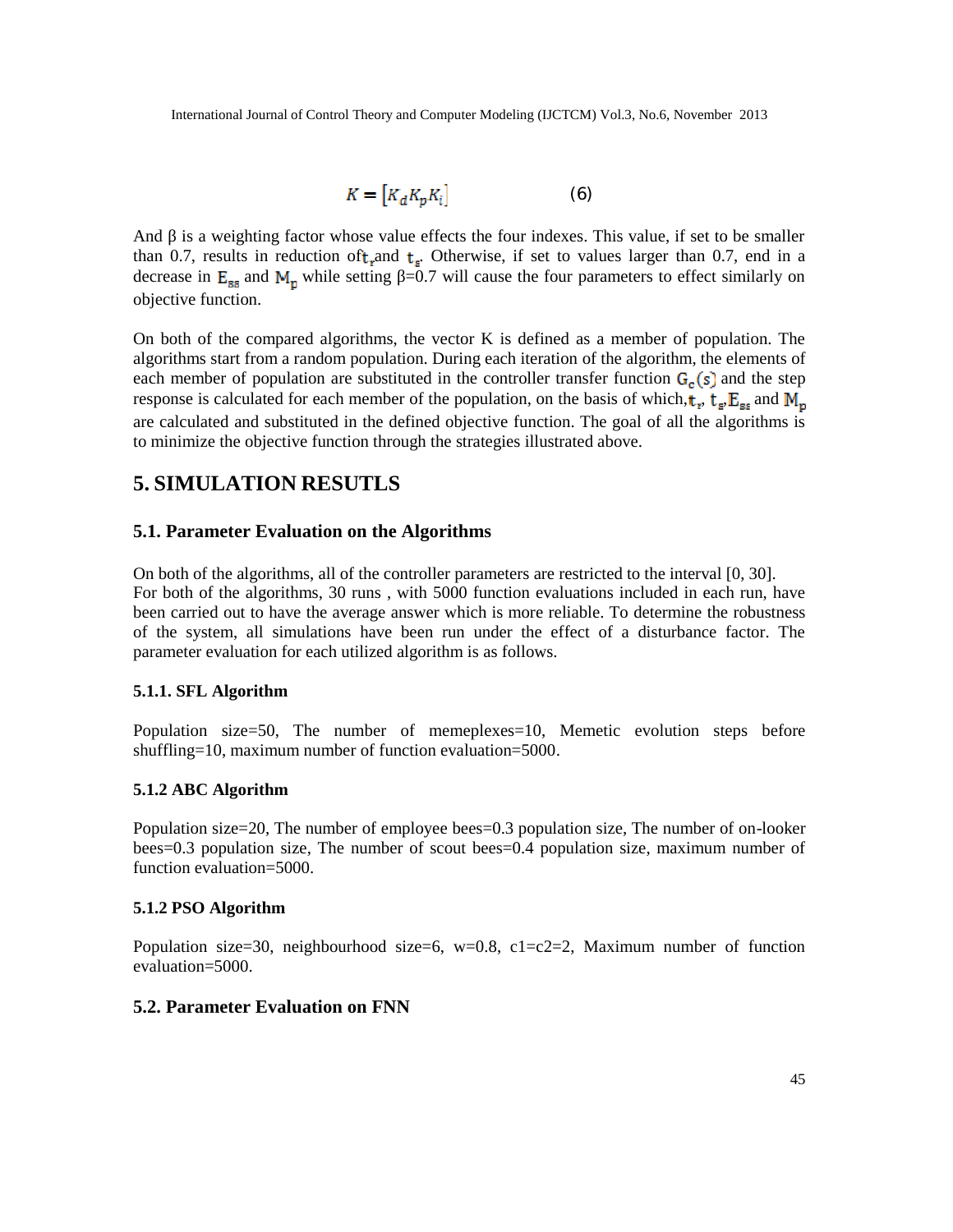FNN was generated by grid partition with 3 membership functions and was trained by hybrid method [13] .

Number of MFs=3, Input MF type=gbellmf, Output MF type=constant

## **5.3. The results**

Tables 2, 3 and 4 respectively present the simulation results of SFL, ABC and PSO algorithm for all of the five joints with  $=0.7$ . Table 5 indicates the same values for FNN. The step responses for each of the five motors are shown on figures 3 to 22. In these pictures, the graph shown with direct line indicates the response of the undisturbed system while the other two show the disturbed systems with different disturbances ( $=0.1$  and  $= -0.1$ ).

Applying the kp, ki, kd values obtained from the intelligent algorithms, simulation results show that FNN has a remarkable effect on decreasing the amount of settling time and rise-time and eliminating of steady-state error because considering the average value of the 5 joints according to Tables 2 to 5, it is obviously seen in Table 6 that the average settling-time, the average rise-time and the average steady-state error is far less in FNN in comparison to ABC and SFL while the SFL algorithm compared to ABC performs slightly better on steady-state error ( 0.0006 vs. 0.0009) and the ABC algorithm is better on decreasing of overshoot . On the other hand PSO to some extent performs well only on steady-state error. In steady state manner all of the methods react robustly to the disturbance, but FNN shows more stability in transient response.

Table 2. Simulation Results applying SFL algorithm

| <b>Joints</b> | <b>PID Parameters</b> |         |         | <b>Step Response Parameters</b> |       |        |        |
|---------------|-----------------------|---------|---------|---------------------------------|-------|--------|--------|
|               | m,                    |         |         |                                 |       |        |        |
| Joint 1       | 9.8832                | 23.4645 | 6.0537  | .0417                           | .0000 | 1.3371 | 6.7864 |
| Joint 2       | 2.0628                | 26.3914 | 14.1972 | .0861                           | .0000 | .5354  | 4.0012 |
| Joint 3       | 12.2736               | 24.8578 | 3.3813  | .0253                           | .0001 | 1.7084 | 7.8000 |
| Joint 4       | 2.2865                | 22.9050 | 14.4540 | .1038                           | .0000 | .5998  | 3.8516 |
| Joint 5       | .8861                 | 21.5737 | .6692   | .0130                           | .0029 | 1.1362 | 5.3366 |

Table 3. Simulation Results applying ABC algorithm

| <b>Joints</b> | <b>PID Parameters</b> |         |        | <b>Step Response Parameters</b> |       |        |        |
|---------------|-----------------------|---------|--------|---------------------------------|-------|--------|--------|
|               | r,                    | л.      |        |                                 |       |        |        |
| Joint 1       | 3.1838                | 22.8034 | 1.2721 | .0172                           | .0012 | 1.1903 | 5.2351 |
| Joint 2       | 5.5132                | 29.9019 | 3.0487 | .0196                           | .0001 | 1.0494 | 5.0728 |
| Joint 3       | .8966                 | 20.3226 | 1.1469 | .0201                           | .0013 | .9203  | 7.1673 |
| Joint 4       | 1.4114                | 27.2506 | 1.0234 | .0118                           | .0019 | .7417  | 2.7938 |
| Joint 5       | 11.7983               | 24.4511 | 3.9375 | .0287                           | .0000 | 1.6203 | 7.7243 |

| <b>Joints</b> | <b>PID Parameters</b> |         |         | <b>Step Response Parameters</b> |       |        |         |
|---------------|-----------------------|---------|---------|---------------------------------|-------|--------|---------|
|               | n,                    |         |         | $1.1 -$                         |       |        |         |
| Joint 1       | 7.4025                | 23.8861 | 4.4924  | .0351                           | .0000 | 1.2592 | 7.2114  |
| Joint 2       | 3.9689                | 26.8548 | 12.0161 | .0744                           | .0000 | 0.7927 | 4.9169  |
| Joint 3       | 10.6848               | 23.9077 | 2.9857  | .0194                           | .0001 | 1.5611 | 5.8308  |
| Joint 4       | 1.8521                | 23.5006 | 10.1128 | .1426                           | .0000 | 1.2944 | 6.8835  |
| Joint 5       | .7355                 | 22.7348 | 1.9102  | .0393                           | .0008 | 2.5943 | 16.9618 |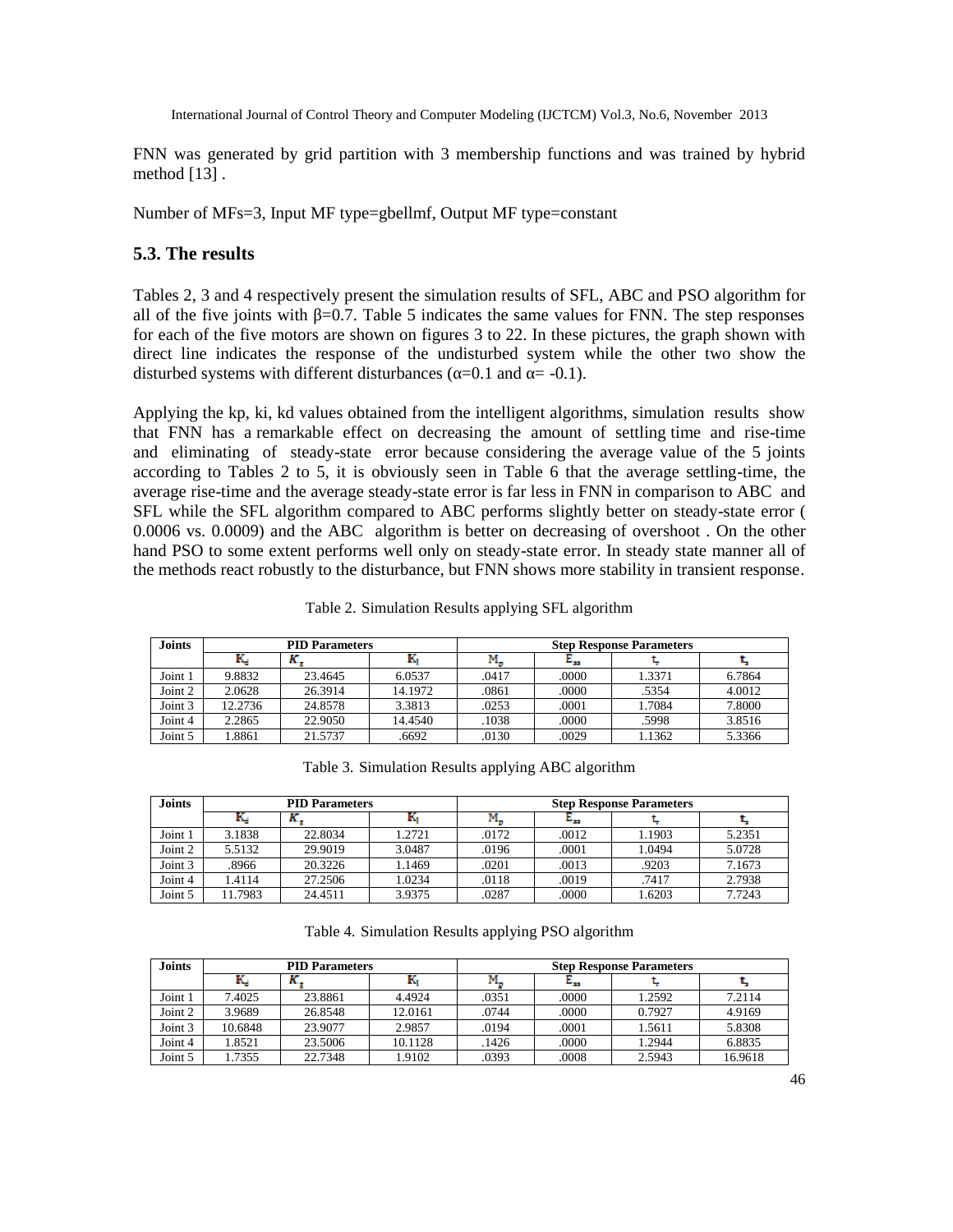| <b>Joints</b> | <b>PID Parameters</b> |         |         | <b>Step Response Parameters</b> |       |       |        |
|---------------|-----------------------|---------|---------|---------------------------------|-------|-------|--------|
|               | n,                    |         |         |                                 |       |       |        |
| Joint 1       | 2.1666                | 52.5094 | 8.2394  | .0421                           | .0001 | .2822 | 1.7952 |
| Joint 2       | 2.1665                | 52.5157 | 8.2425  | .0422                           | .0001 | .2822 | 1.7954 |
| Joint 3       | 2.5001                | 52.5080 | 12.7716 | .0421                           | .0000 | .2876 | 2.8411 |
| Joint 4       | 1.9811                | 52.5017 | 15.1483 | .0416                           | .0000 | .2665 | 2.9366 |
| Joint 5       | .3549                 | 38.9996 | 19.6747 | .0839                           | .0000 | .3273 | 3.3340 |

Table 5. Simulation Results applying FNN algorithm

|  |  | Table 6. The Average Values For Comparison |  |  |  |  |
|--|--|--------------------------------------------|--|--|--|--|
|--|--|--------------------------------------------|--|--|--|--|

|            | <b>Average settling-time</b> | Average rise-time     | Average steady-state error | Average overshoot |
|------------|------------------------------|-----------------------|----------------------------|-------------------|
| <b>FNN</b> | 2.54046 sec                  | $0.28916 \text{ sec}$ | 0.00004                    | 0.05038           |
| ABC        | 4.59866 sec                  | $1.1044 \text{ sec}$  | 0.00090                    | 0.01948           |
| SFL        | 5.55516 sec                  | 1.06328 sec           | 0.00060                    | 0.05398           |
| <b>PSO</b> | 8.36088 sec                  | 1.50034 sec           | 0.00018                    | 0.06216           |



Fig 3. Step responses with SFL applied on motor 1



Fig 4. Step responses with SFL applied on motor 2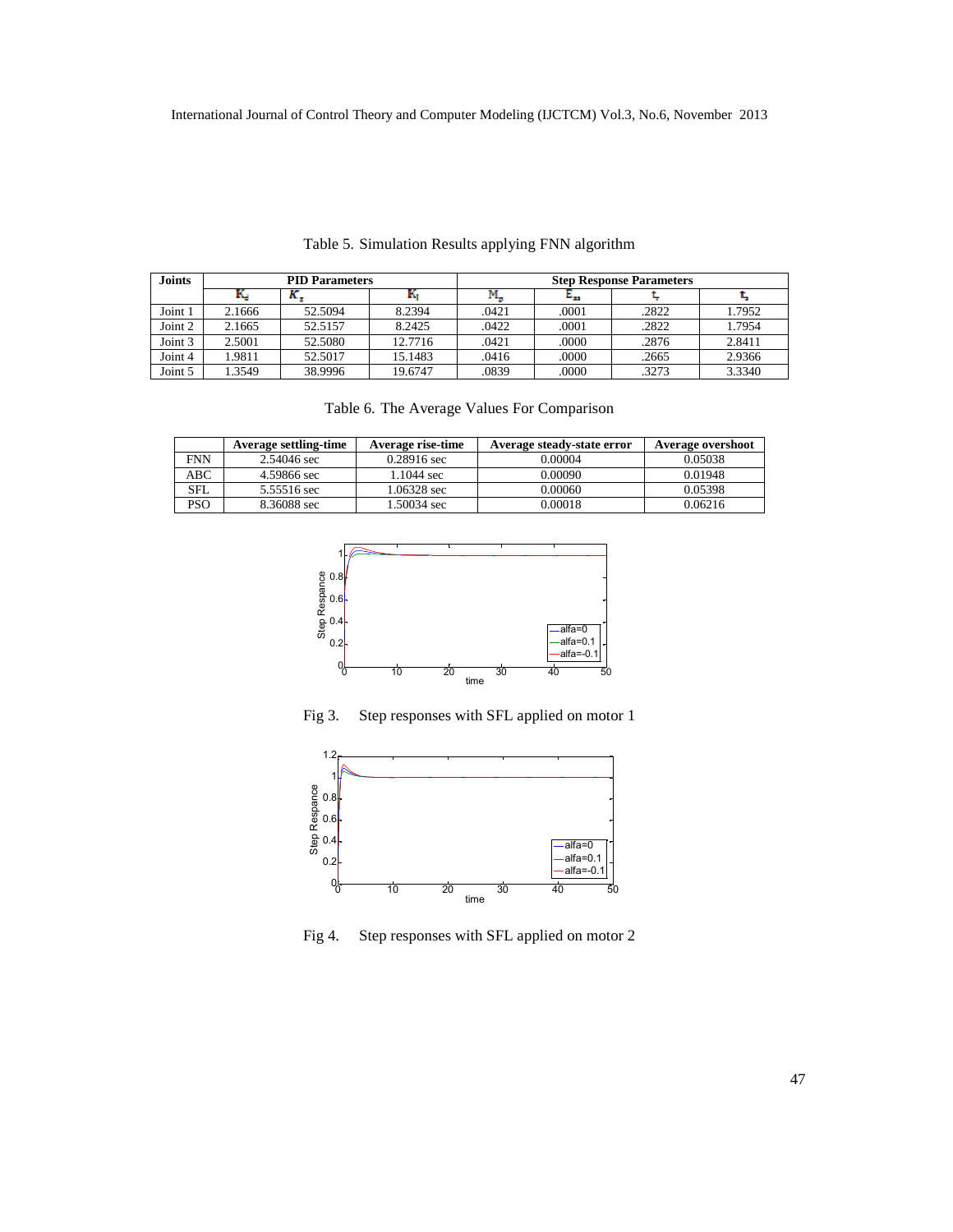

Fig 5. Step responses with SFL applied on motor 3



Fig 6. Step responses with SFL applied on motor 4



Fig 7. Step responses with SFL applied on motor 5



Fig 8. Step responses with ABS applied on motor 1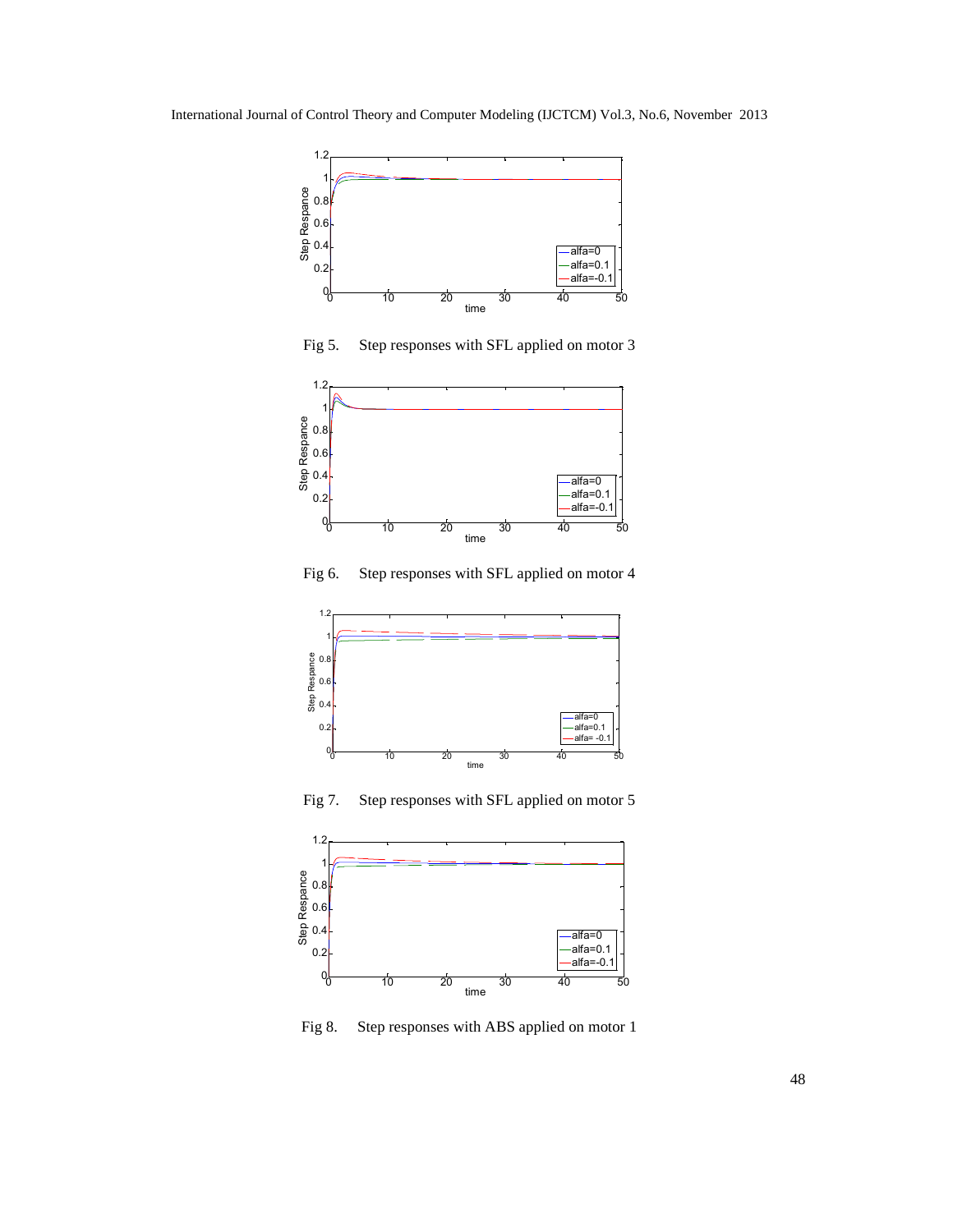

Fig 9. Step responses with ABS applied on motor 2



Fig 10. Step responses with ABS applied on motor 3



Fig 11. Step responses with ABS applied on motor 4



Fig 12. Step responses with ABS applied on motor 5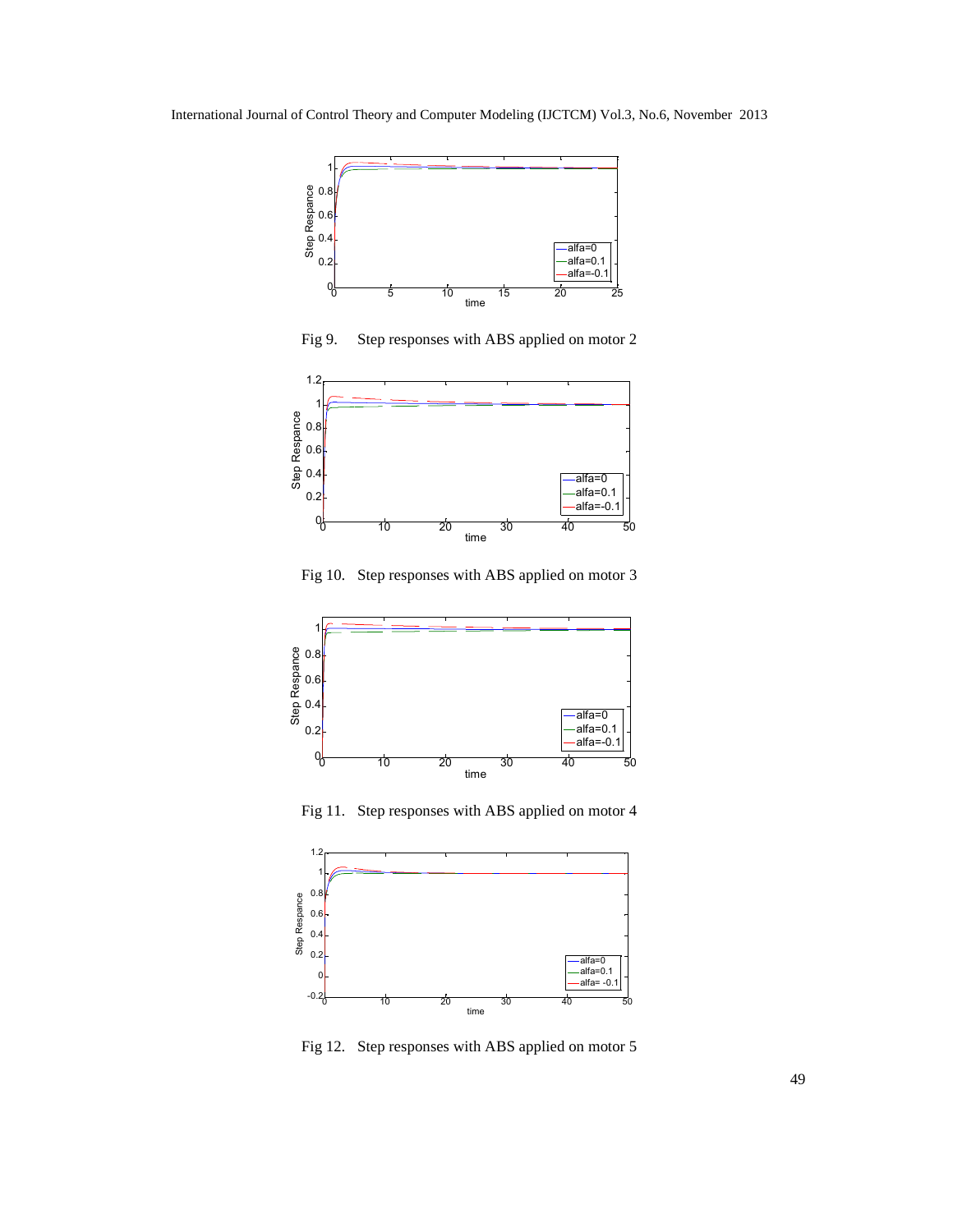

Fig 13. Step responses with PSO applied on motor 1



Fig 14. Step responses with PSO applied on motor 2



Fig 15. Step responses with PSO applied on motor 3

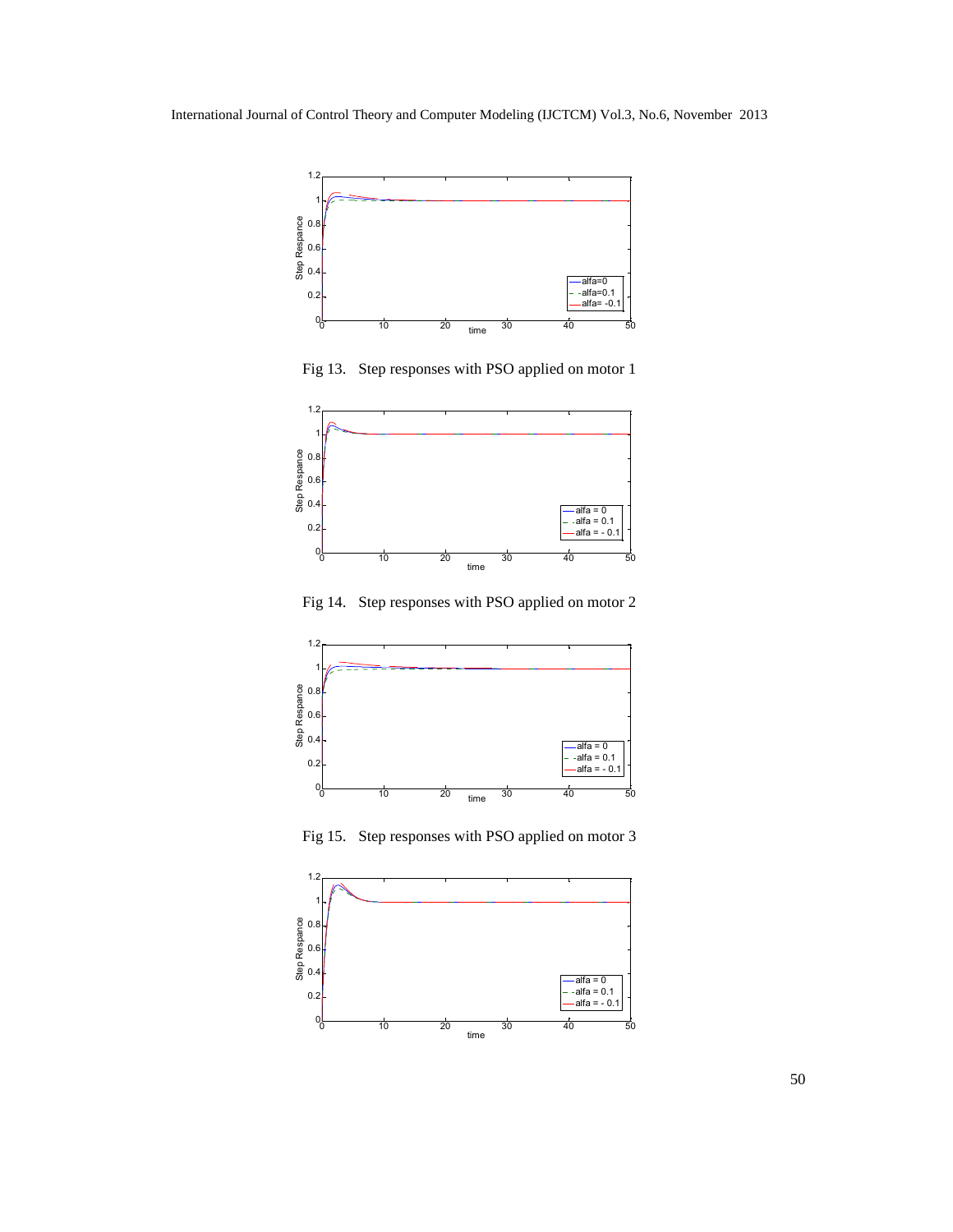Fig 16. Step responses with PSO applied on motor 4



Fig 17. Step responses with PSO applied on motor 5



Fig 18. Step responses with FNN applied on motor 1



Fig 19. Step responses with FNN applied on motor 2

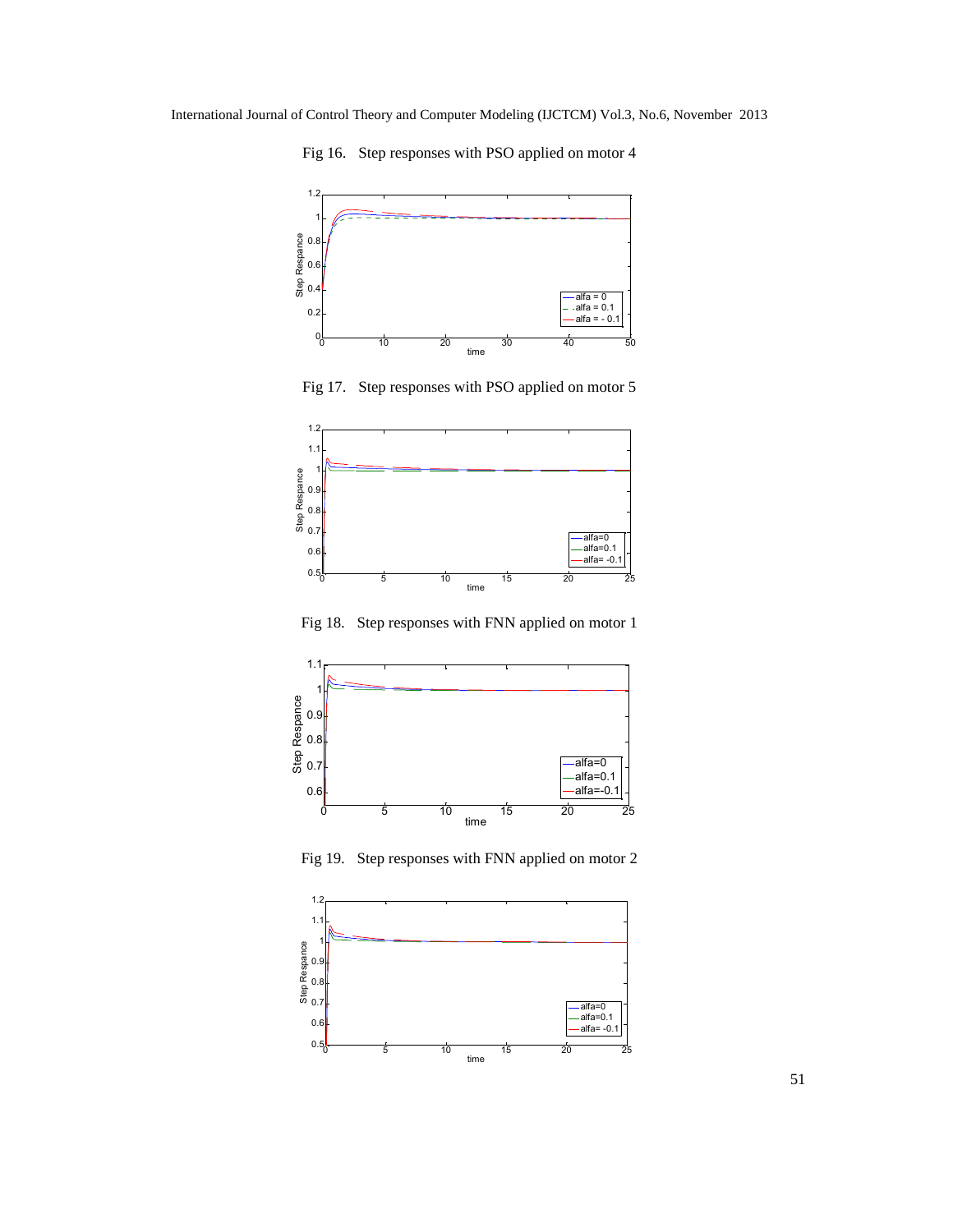

Fig 20. Step responses with FNN applied on motor 3

Fig 21. Step responses with FNN applied on motor 4



Fig 22. Step responses with FNN applied on motor 5

## **5. CONCLUSION, DISCUSSION AND FUTURE WORKS**

This research begins by introducing the Grypon robot as case-study. Then four methods were applied to design an intelligent PID controller (SFL, ABC, PSO and FNN)which, unfortunately, are not fast enough to be utilized in on-line applications. The results of applied simulations are reported in the included tables and figures.

Comparing the contents of tables and figures leads to introducing the FNN strong enough in elimination of the steady state error and reduction of the settling time and rise time. On the other hand the ABC algorithm acts better on decreasing the overshoot. Also the act of SFL and PSOalgorithm is good in elimination of the steady state error.

From the robustness point of view, while applying the disturbance factor, the SFL algorithm and FNN perform stronger in the transient part, however all of the methods detect the main graph in the steady-state manner.

Designing PID controllers with other intelligent algorithms and changing the present controller to an on-line one may be our future field ofstudy.